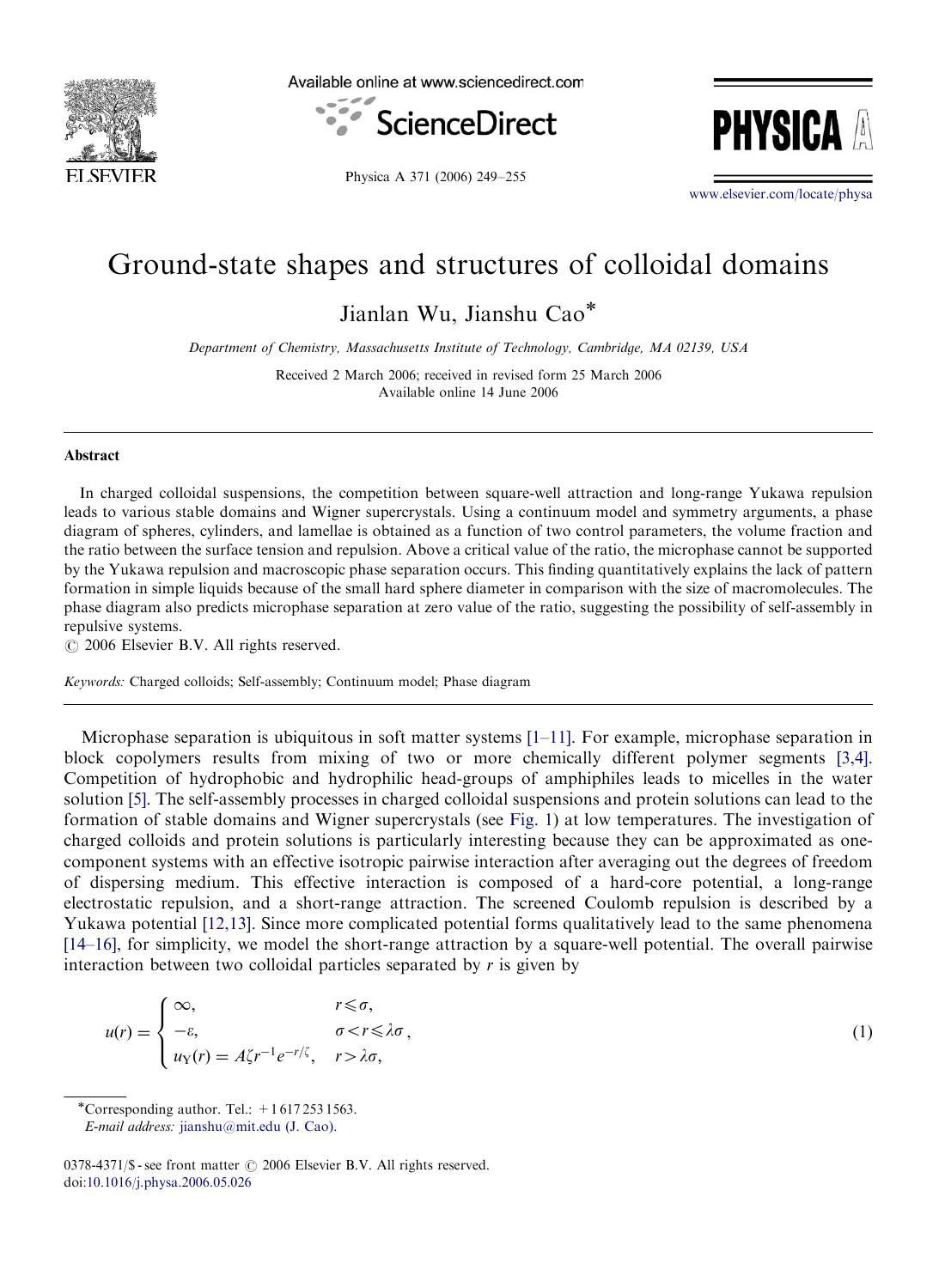<span id="page-1-0"></span>

Fig. 1. Super structures of domains: (A) BCC lattice of spherical domains, (B) FCC lattice of spherical domains, (C) a cylindrical domain and the resulting 2D triangular lattice, (D) a lamellar domain and the resulting 1D lattice.

where  $\sigma$  is the colloidal diameter. The attraction depth  $\varepsilon$  and repulsion strength A are temperature-dependent, and  $\varepsilon$  is usually greater than the average thermal fluctuation. For convenience all the length variables in this letter are dimensionless in units of the screening length  $\zeta$ . The pairwise and isotropic interaction in Eq. (1) represents one of the simplest self-assembly systems that can be studied explicitly.

At low temperatures, shapes and sizes of colloidal domains are narrowly distributed, and their arrangements in space are highly ordered. A perfect superlattice composed of identical colloidal domains is an ideal reference (ground) state. In this letter we concentrate on domain patterns in the ground state. Entropic effects induced by thermal fluctuations will be studied elsewhere. Without thermal effects, we determine the most stable (optimal) shape, size, and superlattice (see Fig. 1) for ground-state domain patterns by globally minimizing the energy density. At low temperatures, this evaluation is simplified by a continuum approximation: colloidal particles are closely packed inside a domain and the characteristic domain size is much larger than the particle size. Similar models have been used in the study of two-dimensional (2D) lipid domains [\[2\]](#page-5-0). In our continuum model, the short-range attraction gives rise to bulk adhesion and surface energy. The density of the adhesive energy is a constant in the leading order for a given colloidal number density  $\rho$  or equivalently a given volume fraction,  $\phi = \pi \rho \sigma^3/6$ . The bulk adhesion does not affect the domain shapes and is not included in this letter. For a domain with area S, the surface energy is  $U_S = \gamma S$ , where the surface tension  $\gamma$  is proportional to the attraction depth  $\varepsilon$  in the lowest order approximation. Throughout this letter,  $\gamma$  is assumed to be independent of domain shapes. The sum of the long-range Yukawa potential is separated into two parts,

$$
\sum_{i < j} u_Y(r_{ij}) = \sum_{m=1}^{N_d} U_Y^{(1)}(m) + \sum_{m < n}^{N_d} U_Y^{(2)}(m, n) \n= \sum_{m=1}^{N_d} \frac{\rho_1^2}{2} \int_{v_{d,m}} d\vec{r}_1 \int_{v_{d,m}} d\vec{r}_2 u_Y(r_{12}) + \sum_{m < n}^{N_d} \rho_1^2 \int_{v_{d,m}} d\vec{r}_1 \int_{v_{d,n}} d\vec{r}_2 u_Y(r_{12}),
$$
\n(2)

where  $U_Y^{(1)}(m)$  is the intra-domain repulsion for domain m,  $U_Y^{(2)}(m,n)$  is the inter-domain repulsion between domains m and n, and  $N_d$  is the total number of domains. Here  $\rho_1$  is the colloidal number density within domains and larger than the overall number density  $\rho$ . The self energy of a single domain is the sum of the intra-domain repulsion and the surface energy,  $E_1 = U_s + U_Y^{(1)}$ . The sum of the inter-domain repulsions results in the lattice energy,  $U_L = (1/2) \sum_{n(\neq 1)}^{N_d} U_Y^{(2)}(1, n)$ . In the ground state, all the domains in one phase are identical so that the energy of each domain is given by  $E_{tot} = E_1 + U_L$ . In our continuum model, the morphologies of domain patterns are thus determined by minimizing  $E_{\text{tot}}/v_{\text{d}}$ , where  $v_{\text{d}}$  is the domain volume.

We now apply the continuum model to study various domain patterns shown in Fig. 1. Spheres have the smallest surface energy and highest spatial symmetry. For a spherical domain with radius  $R$ , the intra-domain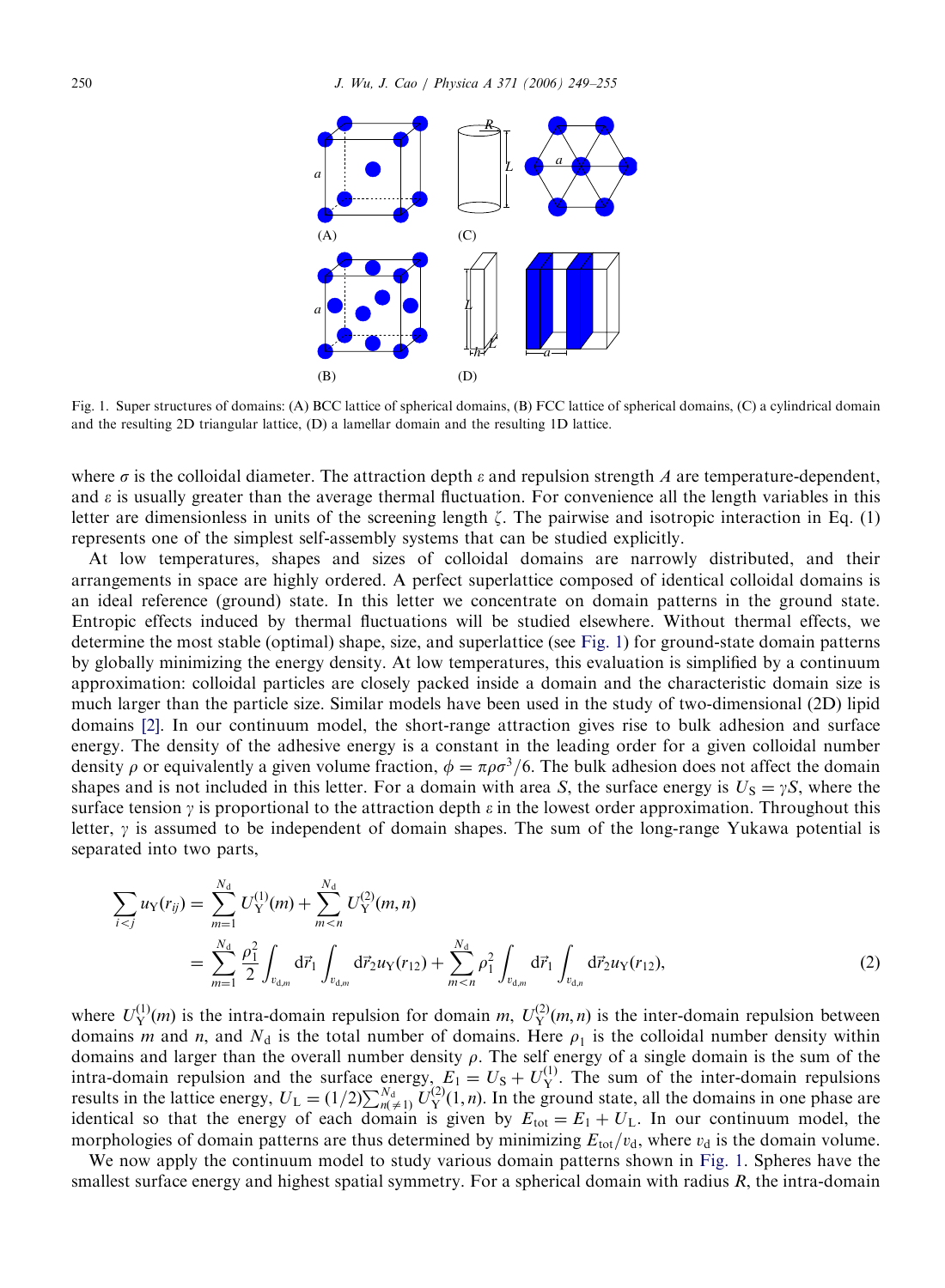<span id="page-2-0"></span>

Fig. 2. The optimal radius  $R_m$  and the energy minimum  $E_{1,m}$  ( $E_{\text{tot,m}}$ ) of a spherical domain in the isolated case (dotted lines) and in FCC lattices at finite volume fractions, where the dashed lines are for  $\phi = 0.1$  and the solid lines are for  $\phi = 0.3$ .

Yukawa contribution  $U_Y^{(1)}$  is simplified using the Fourier transform technique. The summation of the surface energy  $U_S$  and the intra-domain repulsion  $U_Y^{(1)}$  results in the self energy of a spherical domain,

$$
E_1 = \frac{E_0}{R^3} [2R^3 + 3(\alpha - 1)R^2 + 3 - 3(1 + R)^2 e^{-2R}],
$$
\n(3)

where  $E_0 = v_d \varepsilon_0$  arises from a constant energy density  $\varepsilon_0 = \pi \rho_1^2 A \zeta^3$  and the domain volume  $v_d = 4\pi R^3/3$ . As shown in Eq. (3), the competition between the surface tension and the Yukawa repulsion is described by a single control parameter,  $\alpha = \gamma/\pi \rho_1^2 A \zeta^4$ . In the low density limit, domains are far apart from one another so that an individual domain can be treated as an isolated system and the lattice energy can be neglected. The self energy has a minimum at a finite radius for  $\alpha$ <1, whereas  $E_1$  is a monotonously decreasing function of R for  $\alpha \geq 1$ . Thus,  $\alpha_c = 1$  is a critical point: spherical domains with finite sizes are stable for  $\alpha < \alpha_c$ , whereas the phase separation occurs for  $\alpha \ge \alpha_c$ . The self energy minimum  $E_{1,m}$  and the associated radius  $R_m$  are plotted in Fig. 2. Separation occurs for  $\alpha \ge \alpha_c$ . The self energy minimum  $E_{1,m}$  and the associated radius  $R_m$  are plotted in Fig. 2.<br>In the limit of strong repulsion  $(\alpha \to 0)$ , we obtain two asymptotic forms,  $R_m \sim \sqrt[3]{15\alpha}/2$  and  $E_{1,m}/E_0 \sim 3\sqrt[3]{3\alpha^2/5}$ . The size of the spherical domain grows as  $\alpha$  increases. In the phase separation limit  $E_{1,m}/E_0 \sim 3\sqrt{3\alpha^2/5}$ . The size of the spherical domain grows as  $\alpha$  increases. In the phase separation limit  $(\alpha \to \alpha_c^-)$ , the stable radius and energy minimum are asymptotically given by  $R_m \sim \sqrt{3}(1 - \alpha/\alpha_c)^{-1/2}$  and  $(\alpha \to \alpha_c)$ , the stable radius and energy minimum are asymptotically given by  $K_m \sim \sqrt{3}(1 - \alpha/\alpha_c)$ <br> $E_{1,m}/E_0 \sim 2[1 - (1 - \alpha/\alpha_c)^{3/2}/\sqrt{3}]$ , respectively. These asymptotic relations can be tested experimentally.

For a finite density (volume fraction), the balance of the self energy  $E_1$  and the lattice energy  $U_L$  from interdomain repulsions leads to a 3D supercrystal, e.g., body centered cubic (BCC) and face centered cubic (FCC) lattices of spheres (see [Fig. 1A](#page-1-0) and B). The lattice energy  $U_L$  depends on the inter-domain repulsion and the lattice structure. Using the spherical harmonic expansion method, the inter-domain repulsion between two spheres separated by  $r$  is derived as

$$
U_Y^{(2)}(r) = \frac{3E_0}{R^3} [(R+1)e^{-R} + (R-1)e^{-R}]^2 \frac{e^{-r}}{r}.
$$
\n(4)

The spatial periodicity of a Wigner lattice is related to the volume fraction. For example, the lengths of primitive cells for BCC and FCC lattices (see [Fig. 1A](#page-1-0) and B) are given by  $a = \eta \phi^{-1/3} R$ , where we have  $\eta_{\text{FCC}} = (16\pi/3)^{1/3}$  for the FCC lattice, and  $\eta_{\text{BCC}} = (8\pi/3)^{1/3}$  for the BCC lattice. Using the spatial periodicity, we sum the inter-domain repulsions of the FCC (BCC) lattice and obtain the lattice energy as

$$
U_{\rm L} = \frac{3E_0 \phi^{1/3}}{\eta R^4} [(R+1)e^{-R} + (R-1)e^R]^2 \times \sum_{\vec{n} \neq 0} \frac{\exp(-\eta \phi^{-1/3} R x_{\vec{n}}/2)}{x_{\vec{n}}}.
$$
 (5)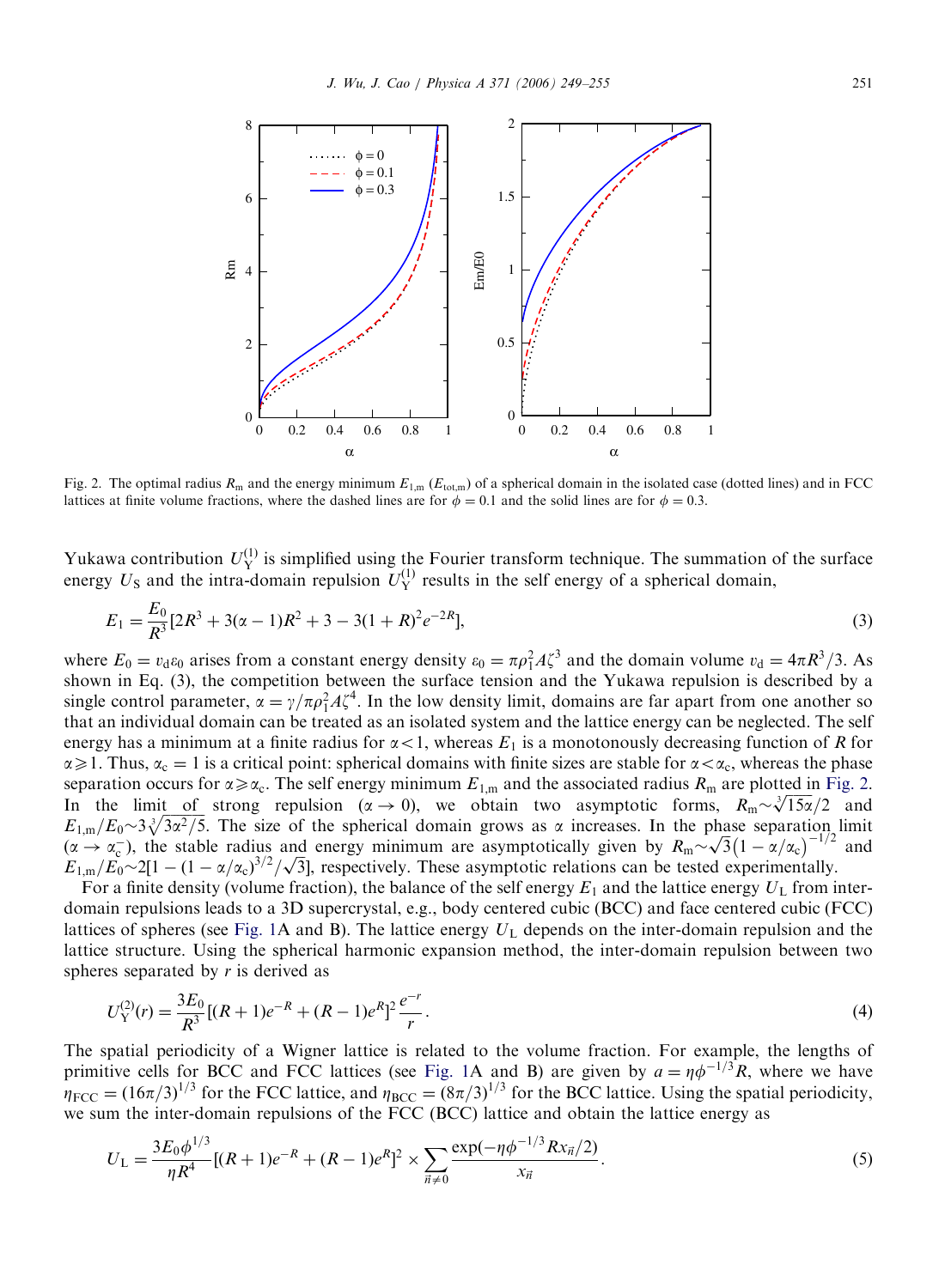The reduced distance  $x_{\vec{n}}$  in the above equation is given by  $x_{\vec{n}} = [2(n_1^2 + n_2^2 + n_3^2 + n_1n_2 + n_2n_3 + n_3n_1)]^{1/2}$  for the FCC lattice, and  $x_{\vec{n}} = [3(n_1^2 + n_2^2 + n_3^2) - 2(n_1n_2 + n_2n_3 + n_3n_1)]^{1/2}$  for the BCC lattice, where  $n_i$  can be any integers except for that all the  $n_i$  are zero. The total energy of a domain is the sum of the self energy in Eq. (3) and the lattice energy in Eq. (5). Minimization of the energy density for a given lattice using  $\partial_R(E_{tot}/E_0)=0$ leads to the stable radius  $R_m$ . [Fig. 2](#page-2-0) shows that both  $R_m$  and the energy minimum  $E_{tot,m}$  increase with the volume fraction. By examining the subtle difference  $(\sim 10^{-4})$  of  $E_{\text{tot,m}}$  between FCC and BCC lattices, we obtain the phase diagram displayed in Fig. 3. It demonstrates that the FCC lattice is usually more stable than the BCC lattice except for small values of  $\alpha$ . Our results extend the previous studies on the FCC–BCC transition in Wigner particle solids with the Yukawa potential [\[17\].](#page-6-0)

Dispersing medium surrounded by colloidal particles can be considered as cavities. For  $\phi > 0.5$ , cavities are dispersed in the sea of colloidal particles so that various shapes and structures of cavities can form in the same way as domains. The intrinsic mirror symmetry between conjugate colloidal domains and cavities requires that the optimal shape and structure of cavities at  $\phi(>0.5)$  are the same as those of colloidal domains at  $1 - \phi$ . As a result, the cavity phase and the domain phase must be equivalent at  $\phi = 0.5$ , which can be achieved by the lamellar shape and its topological variations. Following the same domain-cavity symmetry argument, lamellae are expected to be preferred in the phase separation limit ( $\alpha \rightarrow \alpha_c^{-}$ ).

Next we investigate lamellar domains. For a lamellar domain with a finite width  $h$ , and infinite length and height  $(L \to \infty)$ , its surface energy is given by  $U_s = 2\gamma(L^2 + 2Lh) \approx 2E_0 \alpha h^{-1}$ , where  $E_0 = v_d \varepsilon_0 = L^2 h \varepsilon_0$ . Following Eq. (2), we obtain the intra-domain repulsive energy,

$$
U_Y^{(1)} = 2E_0h^{-1}[h - 1 + e^{-h}].
$$
\n(6)

In the ground state, all lamellar domains are parallel and form a 1D supercrystal (see [Fig. 1D](#page-1-0)). To obtain the lattice energy, we calculate the repulsion energy between two parallel lamellar domains separated by  $r$ ,

$$
U_Y^{(2)}(r) = 2E_0h^{-1}e^{-r}(e^h + e^{-h} - 2).
$$
\n(7)

At the volume fraction  $\phi$ , the distance between two arbitrary lamellar domains is given by  $|n|\phi^{-1}h$ , where *n* is a nonzero integer. The lattice energy for each lamellar domain is given by

$$
U_{L} = E_{0}h^{-1}(e^{h} + e^{-h} - 2) \sum_{n \neq 0} e^{-|n|\phi^{-1}h}
$$
  
= 
$$
2E_{0} \frac{e^{h} + e^{-h} - 2}{h(e^{h/\phi} - 1)}.
$$
 (8)



Fig. 3. The phase diagram for FCC and BCC supercrystals composed by spherical domains.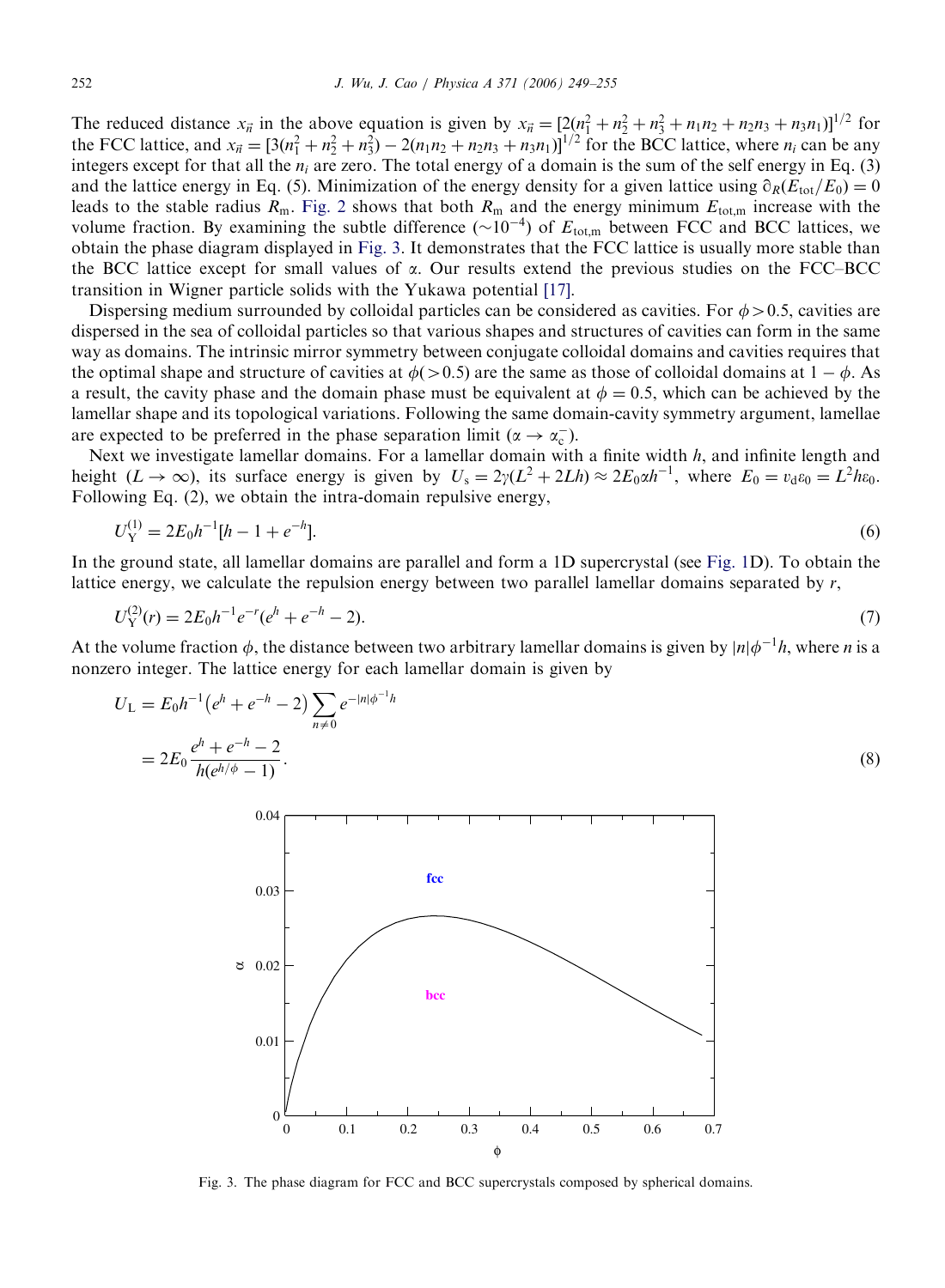<span id="page-4-0"></span>

Fig. 4. A phase diagram for spherical, cylindrical, and lamellar shapes. The optimal structure formed by cavities for  $\phi > 0.5$  is the mirror of that by colloidal domains at  $1 - \phi$ .

We determine the optimal width  $h_{\rm m}$  from minimization of  $E_{\rm tot}/E_0$ . Similar to spherical domains, lamellar domains with a finite width can exist only for  $\alpha < \alpha_c$ . In the limit of strong repulsion ( $\alpha \to 0$ ) at a finite volume fraction, the lamellar width and the total energy are asymptotically given by  $h_{\rm m}$ ffiffiffiffiffiffiffiffiffi $\frac{1}{2}$  $\int_{0}^{3}$ /6 $\phi$ α/(1 –  $\phi$ )<sup>2</sup>  $\tilde{a}$ and  $E_{\text{tot,m}}/E_0=2\phi +$ ffiffiffiffiffiffiffiffiffiffiffiffiffiffiffiffiffiffiffiffiffiffiffiffiffiffiffiffiffiffiffiffiffiffiffi  $\sqrt[3]{9(1-\phi)^2\alpha^2/(2\phi)}$  $\alpha$ , respectively. By comparing  $E_{\text{tot,m}}$  of spheres and lamellae, we obtain their relative stability, as shown in Fig. 4. As expected, lamellar shapes are more stable than spheres when  $\alpha$ approaches the critical value  $\alpha_c$ , or when the volume fraction approaches 0.5.

The spatial symmetry of spheres is the highest and that of lamellae is the lowest. It is natural to speculate that intermediate phases exist between these two limiting structures. One typical example is the 2D triangular lattice formed by cylindrical domains with the azimuthal symmetry (see [Fig. 1C](#page-1-0)). Notice that other domain shapes and superlattice structures are also possible [\[3,4,18\].](#page-5-0) For a cylindrical domain with a finite radius R and the infinite height  $(L \to \infty)$ , the surface energy is given by  $U_s = \gamma(2\pi R^2 + 2\pi R L) \approx 2E_0 \alpha R^{-1}$  where  $E_0 = v_d \varepsilon_0 = \pi R^2 L \varepsilon_0$ . The intra-domain repulsion is derived from the Neumann addition theorem as

$$
U_Y^{(1)} = 2E_0[1 - 2I_1(R)K_1(R)],
$$
\n(9)

where  $I_n(x)$  and  $K_n(x)$  are the modified Bessel functions of the first and second kinds, respectively. We apply the Neumann addition theorem to calculate the effective repulsion between two domains separated by  $r$  as

$$
U_Y^{(2)}(r) = 8E_0[I_1(R)]^2 K_0(r). \tag{10}
$$

The length of the primitive equilateral triangle shown in [Fig. 1C](#page-1-0) is related to the volume fraction as The length of the primitive equilateral triangle shown in Fig. 1C is related to the volume fraction as  $a = (2\pi/\sqrt{3}\phi)^{1/2}R$ . Using this relation, we calculate the lattice energy  $U_L$  from the lattice summation of the inter-domain repulsion. By solving  $\partial_R(E_{tot}/E_0)=0$ , we obtain the optimal radius  $R_m$  and the energy minimum  $E_{\text{tot,m}}$ . Similar to other shapes, cylindrical domains are stable for  $\alpha < \alpha_c$ .

Comparing  $E_{\text{tot,m}}$  calculated from different shapes and structures yields the global energy minimum and thus the optimal ground-state domain morphology. The central result of this letter is the phase diagram in Fig. 4, which describes the shape transformation between spherical, cylindrical, and lamellar domains. The ratio  $\alpha$  between the surface tension and repulsion, and the volume fraction  $\phi$ , are the two control parameters. Finite size domains can be stabilized for  $\alpha < \alpha_c = 1$ , whereas phase separation is observed for  $\alpha \geq \alpha_c$ . Domain patterns stabilized in the small attraction limit ( $\alpha \rightarrow 0$ ) suggest the possibility of self-assembly processes in repulsive systems [\[19\].](#page-6-0) The basic features of shape transformation are consistent with symmetry arguments. In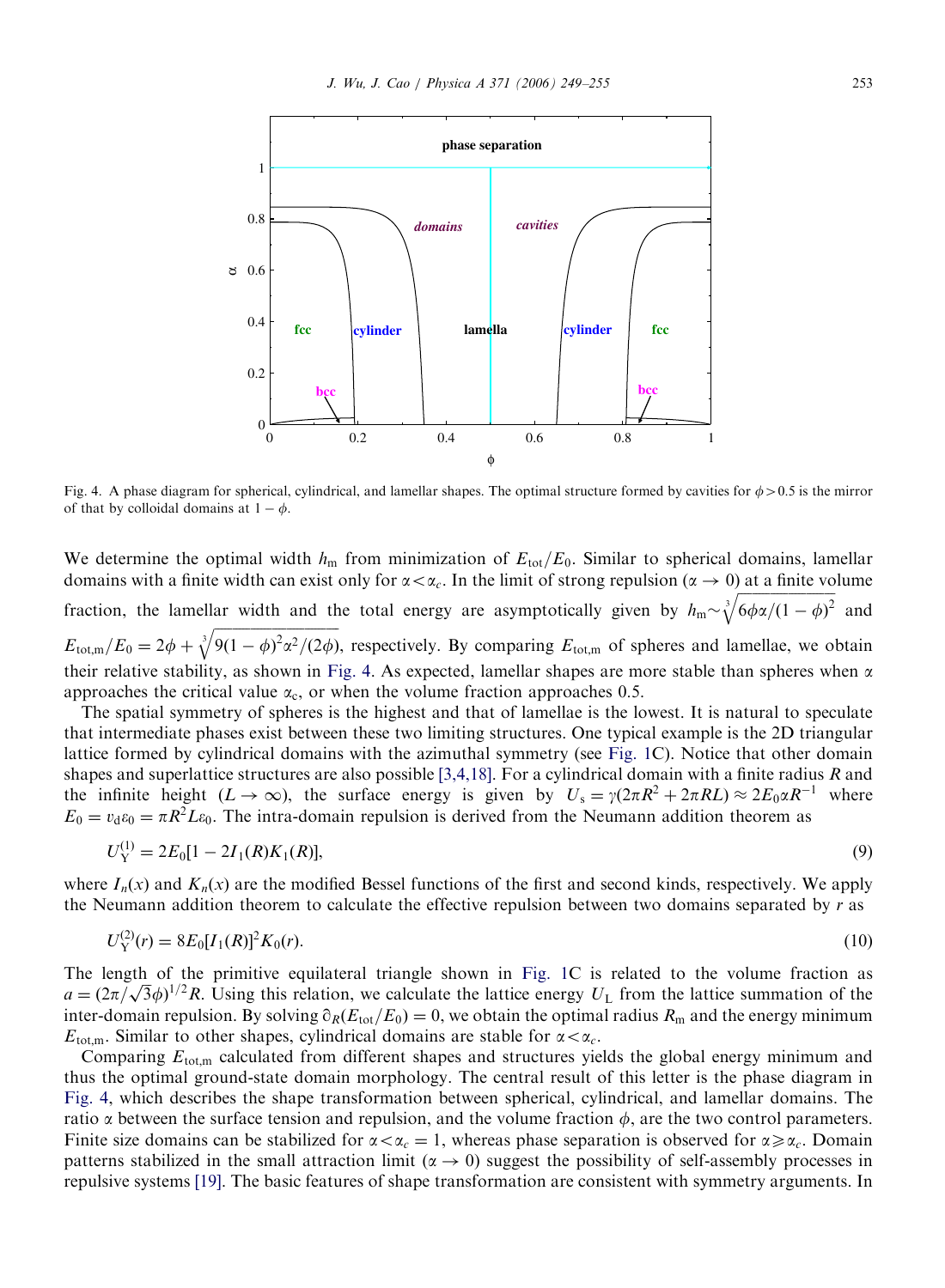<span id="page-5-0"></span>the low density limit ( $\phi \to 0$ ), spheres are preferred at small values of  $\alpha$ , whereas lamellae are preferred as the system approaches phase separation. At larger volume fractions, structures in low dimensions (2D and 1D) become increasingly more stable. Spheres are unstable for  $\phi > 0.19$ , while cylinders are unstable for  $\phi > 0.35$ . At the equal volume fraction of colloidal domains and cavities ( $\phi = 0.5$ ), only the lamellar phase is stable. The mirror symmetry between domains and cavities is used to produce the right half of the phase diagram for  $\phi > 0.5$ . The cylindrical regime completely separates spherical and lamellar regimes, demonstrating that 3D spheres undergo a transformation to 1D lamellae via 2D phases. Although we only compute cylinders, other intermediate shapes may exist.

In this letter we predict the shape transformation (see [Fig. 4](#page-4-0)) of colloidal domain patterns in the ground state. Our study presents a simple and exactly solvable model system for understanding self-assembling phenomena based on a pairwise and isotropic potential. Ground-state domain patterns do not incorporate entropic effects induced by thermal fluctuations at finite temperatures. Temperature effects can be partially included in the current model by introducing the temperature-dependent surface tension  $\gamma(T)$  and domain density  $\rho_1(T)$ . At higher temperatures, a more systematic treatment should involve the calculation of interphase free energies, where the distribution of shapes and distortion of structures are accounted. Along this direction, the stability of domains with small distortions, the liquid–solid transition of particles within spherical clusters, and the formation of stable clusters at finite temperature are under investigation [\[20\].](#page-6-0)

This work is supported by the NSF Career Award (Che-0093210) and the US Army through the Institute of Soldier Nano-technologies at MIT. The results of the paper were first reported by one of the authors in the summer of 2004 at the Telluride workshop on condensed phase dynamics.

## References

- [1] M. Seul, D. Andelman, Science 267 (1995) 476.
- [2] H.M. McConnell, V.T. Moy, J. Phys. Chem. 92 (1988) 4520; H.M. McConnell, Ann. Rev. Phys. Chem. 42 (1991) 171; J.M. Deutch, F.E. Low, J. Phys. Chem. 96 (1992) 7097.
- [3] M. Muthukumar, C.K. Ober, E.L. Thomas, Science 277 (1997) 1225; V.Z.H. Chan, J. Hoffman, V.Y. Lee, H. Iatrou, A. Avgeropoulos, N. Hadjichristidis, R.D. Miller, E.L. Thomas, Science 286 (1999) 1716;
	- C. Park, J. Yoon, E.L. Thomas, Polymer 44 (2003) 6725.
- [4] L. Leibler, Macromolecules 13 (1980) 1602; T. Ohta, K. Kawasaki, Macromolecules 19 (1986) 2621; G.H. Fredrickson, E. Helfand, J. Chem. Phys. 87 (1987) 697; M. Muthukumar, Macromolecules 26 (1993) 5259; M.W. Matsen, M. Schick, Phys. Rev. Lett. 72 (1994) 2660.
- [5] D. Blankschtein, G.M. Thurston, G.B. Benedek, Phys. Rev. Lett. 54 (1985) 955; A. Shiloach, D. Blankschtein, Langmuir 14 (1998) 7166; L. Maibaum, A.R. Dinner, D. Chandler, J. Phys. Chem. B 108 (2004) 6778; S. Tsonchev, G.C. Schatz, M.A. Ranter, J. Phys. Chem. B 108 (2004) 8817.
- [6] R.P. Sear, S.W. Chung, G. Markovich, W.M. Gelbart, J.R. Heath, Phys. Rev. E 59 (1999) R6255.
- [7] R. Lipowsky, Nature 349 (1991) 475;
- G. Ayton, G.A. Voth, Biophys. J. 83 (2002) 3357. [8] B. Widom, K.A. Dawson, M.D. Lipkin, Physica A 140 (1986) 26;
- K.A. Dawson, Phys. Rev. A 36 (1987) 3383.
- [9] J. Schmalian, P.G. Wolynes, Phys. Rev. Lett. 85 (2000) 836; S.W. Wu, H. Westfahl Jr., J. Schmalian, P.G. Wolynes, Chem. Phys. Lett. 359 (2002) 1.
- [10] A.I. Campbell, V.J. Anderson, J.S. van Duijneveldt, P. Bartlett, Phys. Rev. Lett. 94 (2005) 208301.
- [11] J. Liu, M.L. Gardel, K. Kroy, E. Frey, B.D. Hoffman, J.C. Crocker, A.R. Bausch, D.A. Weitz, Phys. Rev. Lett. 96 (2006) 118104.
- [12] E.J.W. Verwey, J.TH.G. Overbeek, Theory of the Stability of Lyophobic Colloids, Elsevier, Amsterdam, 1948.
- [13] C. Wu, S.H. Chen, J. Chem. Phys. 87 (1987) 6199.
- [14] F. Sciortino, S. Mossa, E. Zaccarelli, P. Tartaglia, Phys. Rev. Lett. 93 (2004) 055701;
- S. Mossa, F. Sciortino, P. Tartaglia, E. Zaccarelli, Langmuir 20 (2004) 10756;
- F. Sciortino, P. Tartaglia, E. Zaccarelli, arXiv:cond-mat/0505453.
- [15] A. de Candia, E. Del Gado, A. Fierro, N. Sator, M. Tarzia, A. Coniglio, arXiv:cond-mat/0601298.